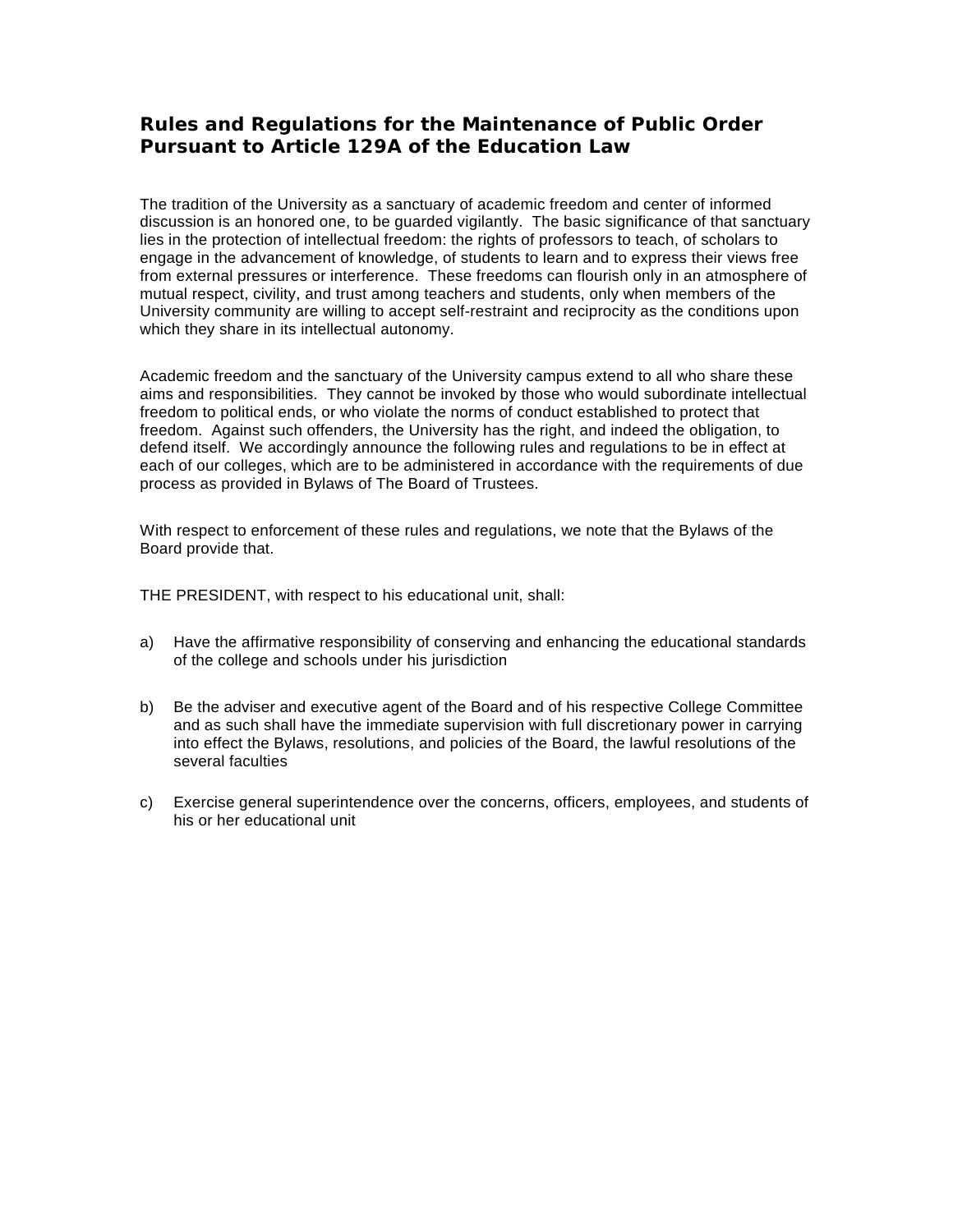## **I. Rules**

- 1. A member of the academic community shall not intentionally obstruct and/or forcibly prevent others from the exercise of their rights. Nor shall he interfere with the institution's educational processes or facilities, or the rights of those who wish to avail themselves of any of the institution's instructional, personal, administrative, recreational, and community services.
- 2. Individuals are liable for failure to comply with lawful directions issued by representatives of the University /college when they are acting in their official capacities. Members of the academic community are required to show their identification cards when requested to do so by an official of the college.
- 3. Unauthorized occupancy of University/ college facilities or blocking access to or from such areas is prohibited. Permission from appropriate college authorities must be obtained for removal, relocation, and use of University/college equipment and/or supplies.
- 4. Theft from or damage to University/college premises or property, or theft or damage to University/college premises or property or theft or damage to property of any person on University/college premises is prohibited.
- 5. Each member of the academic community or an invited guest has the right to advocate his position without having to fear abuse--physical, verbal, or otherwise--from others supporting conflicting points of view. Members of the academic community and other persons on the college grounds shall not use language or take actions reasonably likely to provoke or encourage physical violence by demonstrators, those demonstrated against, or spectators.
- 6. Action may be taken against any and all persons who have no legitimate reason for their presence on any campus within the University/college, or whose presence on any such campus obstructs and/or forcibly prevents others from the exercis*e* of their rights, or interferes with the institution's educational processes or facilities, or the rights of those who wish to avail themselves of any of the institution's instructional, personal, administrative, recreational, and community services.
- 7. Disorderly or indecent conduct on University/college-owned or controlled property is prohibited.
- 8. No individual shall have in his possession a rifle, shotgun, or firearm or knowingly have in his possession any other dangerous instruments or material that can be used to inflict bodily harm on an individual or damage upon a building or the grounds of the University/college without written authorization of such educational institution. Nor shall any individual have in his or her possession any other instrument or material, which can be used and is intended to inflict bodily harm on an individual or damage upon a building or the grounds of the University/college.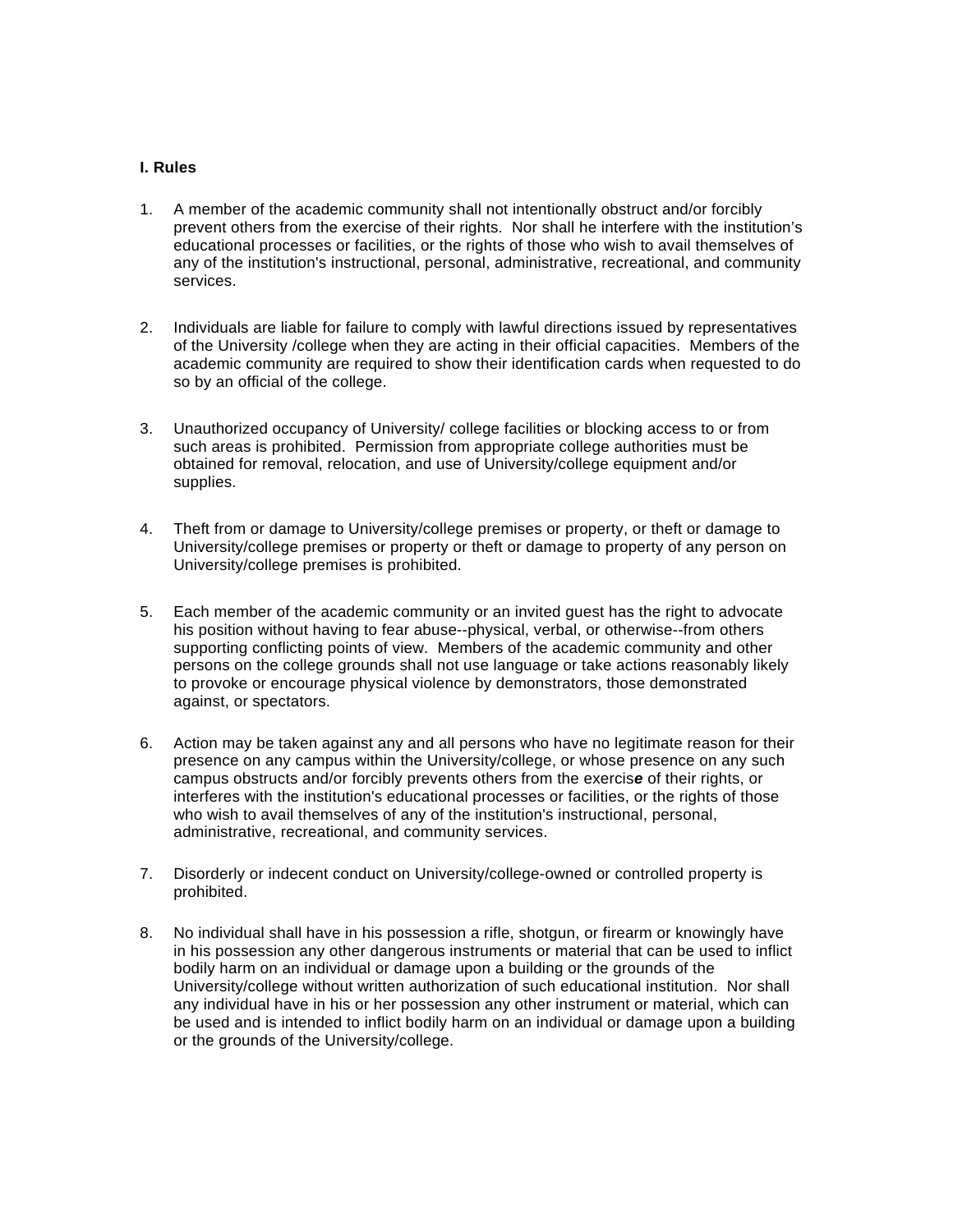- 9. Any action or situation, which recklessly or intentionally endangers mental or physical health or involves the forced consumption of liquor or drugs for the purpose of initiation into or affiliation with any organization, is prohibited.
- 10. The unlawful manufacture, distribution, dispensation, possession, or use of illegal drugs or other controlled substances by University students or employees on University/college premises, or as part of any University/college activities is prohibited. Employees of the University must also notify the College Personnel Director of any criminal drug statute conviction for a violation occurring in the workplace not later than five (5) days after such conviction.
- 11. The unlawful possession, use, or distribution of alcohol by students or employees on University/college premises or as part of any University/college activities is prohibited.

## **II. Penalties**

- 1. Any student engaging in any manner of conduct prohibit under substantive Rules 1 to 11 shall be subject to the following range of sanctions as hereafter defined below: admonition, warning, censure, disciplinary probation, restitution, suspension, expulsion, ejection and/or arrest by the civil authorities.
- 2. Any tenured or non-tenured faculty member or classified or other member of the instructional or member of the classified staff engaging in any manner in conduct prohibited under substantive Rules I to 11 shall be subject to the following range of penalties: warning, censure, restitution, fine not exceeding those permitted by law or by the Bylaws of The City University of New York, or suspension with/without pay pending a hearing before an appropriate college authority, dismissal after a hearing, ejection, and/or arrest by the civil authorities, and, for engaging in any manner in conduct prohibited under substantive Rule 10, may, in the alternative, be required to participate satisfactorily in an appropriately licensed drug treatment or rehabilitation program.

A tenured or non-tenured faculty member, or other member of the instructional staff, or member of the classified staff charged with engaging in any manner in conduct prohibited under substantive Rules 1-11 shall be entitled to be treated in accordance with applicable provisions of the Education Law or the Civil Service Law, or the applicable collective bargaining agreement, or the Bylaws or written policies of The City University of New York.

- 3. Any visitor, licensee, or invitee engaging in any manner in conduct prohibited under substantive Rules 1 to 11 shall be subject to ejection and/or arrest by the civil authorities.
- 4. Any organization, which authorizes the conduct prohibited under substantive Rules 1 to 11, shall have its permission to operate on campus rescinded.

Penalties 1 to 4 shall be in addition to any other penalty provided by law or by The City University Trustees.

## **Sanctions Defined**

- A. *Admonition.* An oral statement to the offender that he has violated University rules.
- B. *Warning.* Notice to the offender, orally or in writing, that continuation or repetition of the wrongful conduct, within a period of time stated in the warning, may cause far more severe disciplinary action.